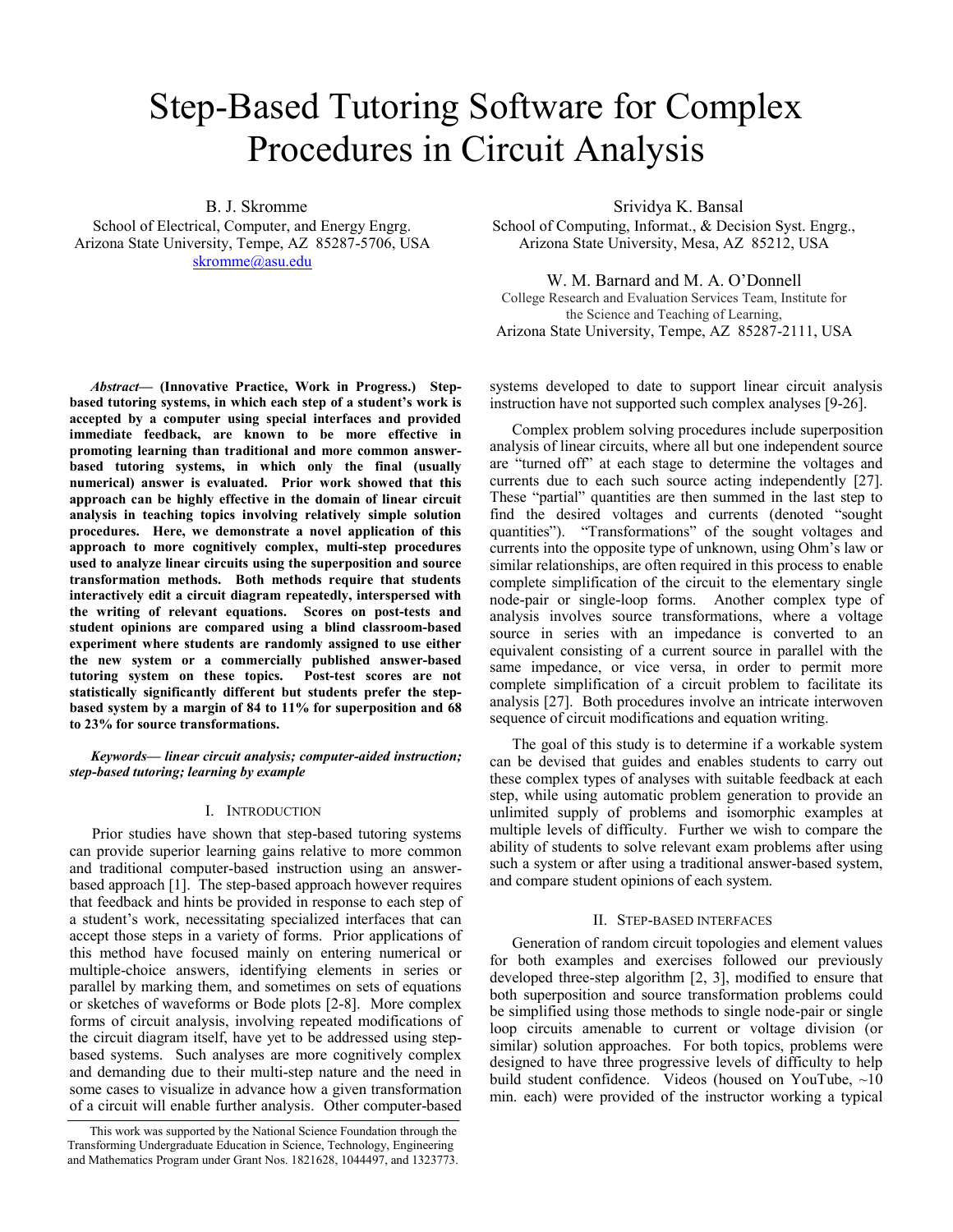problem at each level using the system to demonstrate both the operation of the interfaces and the methods and sequences needed to work the problems [28]. No introductory interactive tutorials were provided for either topic, so that students relied mainly on lectures and a textbook [27] to learn the methods. Examples presented a scrollable series of circuit diagrams with accompanying explanations (specific to the problem in question) of each step of the process.

For superposition, the required solution steps [27] are: 1) A problem (circuit diagram) with multiple independent sources is presented, showing one sought voltage or current to be calculated. 2) Optionally, students may enter the circuit editor in a pre-simplification mode to combine elements in series or parallel before "killing" sources. In pre-simplification mode, a sought current that prevents the combination of passive elements in parallel or a sought voltage that prevents the combination of passive elements in series can be converted to the opposite type of sought variable by defining a new sought variable of the appropriate type and then deleting the original one. Students are then prompted to write an Ohm's law type of equation (called an auxiliary equation) in the equation editor to express the deleted variable in terms of the new one before the old one is deleted. They may then continue simplifying as far as possible (perhaps performing additional sought variable transformations) and finally exit the editor. After each transformations) and finally exit the editor. simplification or equation-writing step, they are given immediate feedback on the correctness of that step. Further, they are given instructions as to what to do next. Errors are counted, and making more than a certain number causes them to lose credit for that problem (though they can still finish it if they wish). There is no penalty for the loss of credit; they must

Value(s) determined thus far, due to the 5 A source:

 $V_a = 16.1 V$ 

Auxiliary equations for deleted sought quantities (created during pre-simplification):  $V_{\alpha}^{\;\;\;\;\;\;\alpha} = -I_{\alpha}^{\;\;\;\;\;\alpha} (7 \; \Omega)$ 



Fig. 1. Superposition example. User has already killed two of the three sources and has just converted a sought voltage that prevented series combination of resistors to a sought current that permits same by writing an auxiliary equation for the former in the equation entry system (shown at top). They are preparing to combine resistors in series in the circuit editor to achieve a single node-pair circuit. The sought variable was automatically double primed to denote that it is a partial value due to one source.

simply complete a completely new problem of the same type without excessive errors. They can similarly give up at any time and view a complete solution of the problem they are attempting (similar to examples) without penalty.

3) Students must then re-enter the circuit editor in the "source killing" mode, where they need to de-activate all but one source by changing voltage sources to shorts or current sources to open circuits, respectively. Feedback is given and errors are counted. 4) They then exit the circuit editor and typically re-enter it in the pre-simplification mode used in step (2), where additional simplification is normally possible. 5) Once they reach a single node-pair or single loop circuit, they exit the editor and write an equation for the partial value of the sought quantity using the template-based system described elsewhere [3, 6]. (The rationale for using problems without dependent sources that can be reduced to single node-pair or single-loop form is that if a full nodal or mesh analysis is required for each independent source, the required work would be greater than doing such an analysis directly without using superposition.) Students have a limited number of attempts to write the correct equation and lose credit if they exceed that number. 6) After writing a correct equation, they evaluate it numerically and compute values of any deleted sought variable(s), using the auxiliary equations as needed. 7) They are then presented with the (possibly pre-simplified) circuit with all sources active, and are instructed to repeat steps  $(3)-(6)$ for each source. 8) Once they have analyzed each source, they must add the partial values and enter the total value of the sought quantity, which is again checked. A screen shot of one step is shown in Fig. 1. Both detailed written help and video help is available at every step to guide students.

For source transformation, students are shown a circuit with multiple independent sources that can be reduced to a single node-pair or single loop circuit. They immediately enter the circuit editor in the pre-simplification mode (but are not allowed to do sought variable transformations in this case, as



Fig. 2. Source transformation example. User has just transformed a 7 A source in parallel with an  $8 \Omega$  resistor into a 35 V source in series with the same resistor (having "stretched the circuit horizontally to make room on the grid), and is about to check that action in the circuit editor. The last valid circuit is always shown in the window above for easy reference.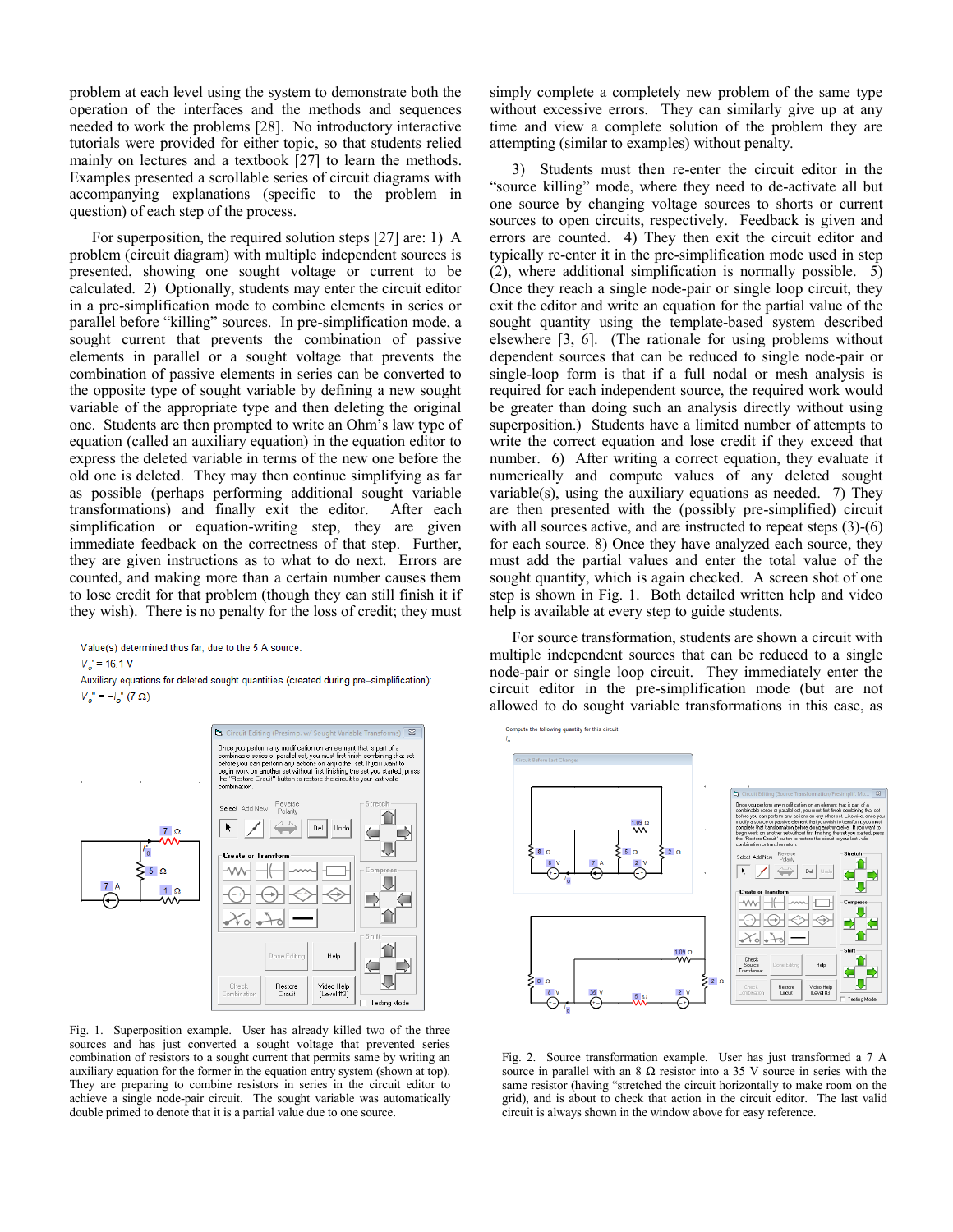they should not be needed). They are required to simplify all passive elements and sources that can be combined in series or parallel (as that should always be done prior to source transformations), and are clearly notified of that requirement if they try to transform sources prematurely. They are then allowed to transform sources by changing the voltage source to a current source (or vice versa) and dragging the new source and/or passive element to change them from being in series to being in parallel (or vice versa), as appropriate. As in the superposition case, detailed written help and video help is available at every step.

In many cases there is not room on the grid used in the circuit editor to complete a transformation. Therefore students are allowed to shift the entire circuit in any direction or automatically "split" it along a specified line to make room to do the transformation. A new value must be entered for the transformed source using the relation  $V = I R$ , where *V* and *I* are the values of the voltage and current source, respectively, and *R* is the resistance being transformed. (AC circuits are supported for all analysis techniques. In this study, however, only DC circuits were used). After each transformation, its validity is checked, detailed feedback is given on any errors, and errors are counted.

Some transformations are "legal" but do not lead to further possibilities of simplification. In this case, students are warned that they will either need to complete another transformation that will then allow simplification, or they must reverse the step they just completed. They are then allowed and required to combine any elements that are newly in series or parallel, and then repeat the transformation process as needed until they arrive at a single node-pair or single loop form. Once they reach that goal, they exit the circuit editor and write an equation for the sought quantity and enter its numerical value as described earlier. Giving up without penalty is again possible at any stage. Fig. 2 shows a sample screen shot (note the help and video help buttons on the interface).

## III. COMPARISON TO ANSWER-BASED SYSTEM

## *A. Experimental Design*

To evaluate these new modules (DC Superposition and DC Source Transformations), a blind randomized experiment was carried out at Arizona State University in Spring 2019 in a class of ~64 students taught by the first author. Students were randomly assigned to two groups, denoted A and B. Group A was assigned to complete the DC Superposition tutorial in the step-based Circuit Tutor under study as part of one homework assignment, and three problems in a commercial, answer-based tutoring system (WileyPLUS, [29], for the book by Irwin & Nelms [27]) on DC source transformations. Group B was assigned to complete the DC Source Transformations tutorial in Circuit Tutor and three problems in WileyPLUS on DC superposition (Circuit Tutor requires three or potentially more problems, depending on the number of mistakes made). Thus, both groups did a roughly equivalent amount of work in both systems on these two topics.

The WileyPLUS problems were selected to correspond as closely as possible to the levels of difficulty in Circuit Tutor,

and WileyPLUS was configured to allow an unlimited number of attempts at the correct numerical answer. Some element values were randomized in WileyPLUS for each student, but they were not changed between successive attempts. In both systems students were encouraged (but not required) to look at examples before working problems, either in the textbook (for WileyPLUS) or in Circuit Tutor for the students using that system on a given topic. They were also encouraged but not required to view videos of problems being worked either within WileyPLUS or within Circuit Tutor. Both groups had been assigned to read the textbook discussion and to attend lectures on both topics prior to undertaking the homework. The tutorial assignment constituted all of the homework on these topics. Students did not have access to the system they were not assigned to use on a given topic, though two students who had worked ahead or done beta testing on a system they were not assigned to use were excluded from the study.

No pre-test was used, and the blindly graded post-test consisted of one 12-point problem on each topic as part of a midterm exam worth 100 pts. total given the day after the homework due date. The relevant exam problems were taken from a different textbook to avoid any bias in favor of either system. Scores on the exam problem on each topic were evaluated separately, so that two separate experiments were conducted. The comparison group for one topic was the treatment group for the other, but as the two topics involve different circuit analysis principles, we believe the two experiments to have been essentially independent of each other. A survey of student opinions on the two homework systems (for these two topics) was designed by the evaluation team and assigned for 10 pts. of extra credit on the 100 pt. homework assignment. It was due three days after the homework due date (to avoid interfering with the exam). The response rate was 67%.

## *B. Satisfaction and Utility of System*

When asked what system students preferred working within, the majority listed Circuit Tutor when compared to WileyPLUS for both source transformations (68% compared to 23%) and for superposition (84% compared to 11%). There were 33 students (out of the 42 who responded with a preference) that preferred Circuit Tutor. Using open-coding to analyze the qualitative data, 39% reported that Circuit Tutor walked them through the problems and allowed them to follow along, 23% liked the examples given, 21% liked that the system was interactive, 10% liked the immediate feedback, and 6% liked how they solved the problems. Some illustrative examples of why students preferred Circuit Tutor were:

- *Because the questions are broken down into several steps, I find Circuit Tutor to be more helpful for developing a systematic approach for problem solving.*
- *If I could not figure out a Circuit Tutor problem, the walk through at the end would usually clear things up. WileyPLUS had none of that, so I felt like I was on my own.*
- *Circuit Tutor allows for a more rapid feedback to where the mistakes you have made and how to learn from them. Wiley is much less kind with its feedback and precision that is needed for the answer is less than ideal.*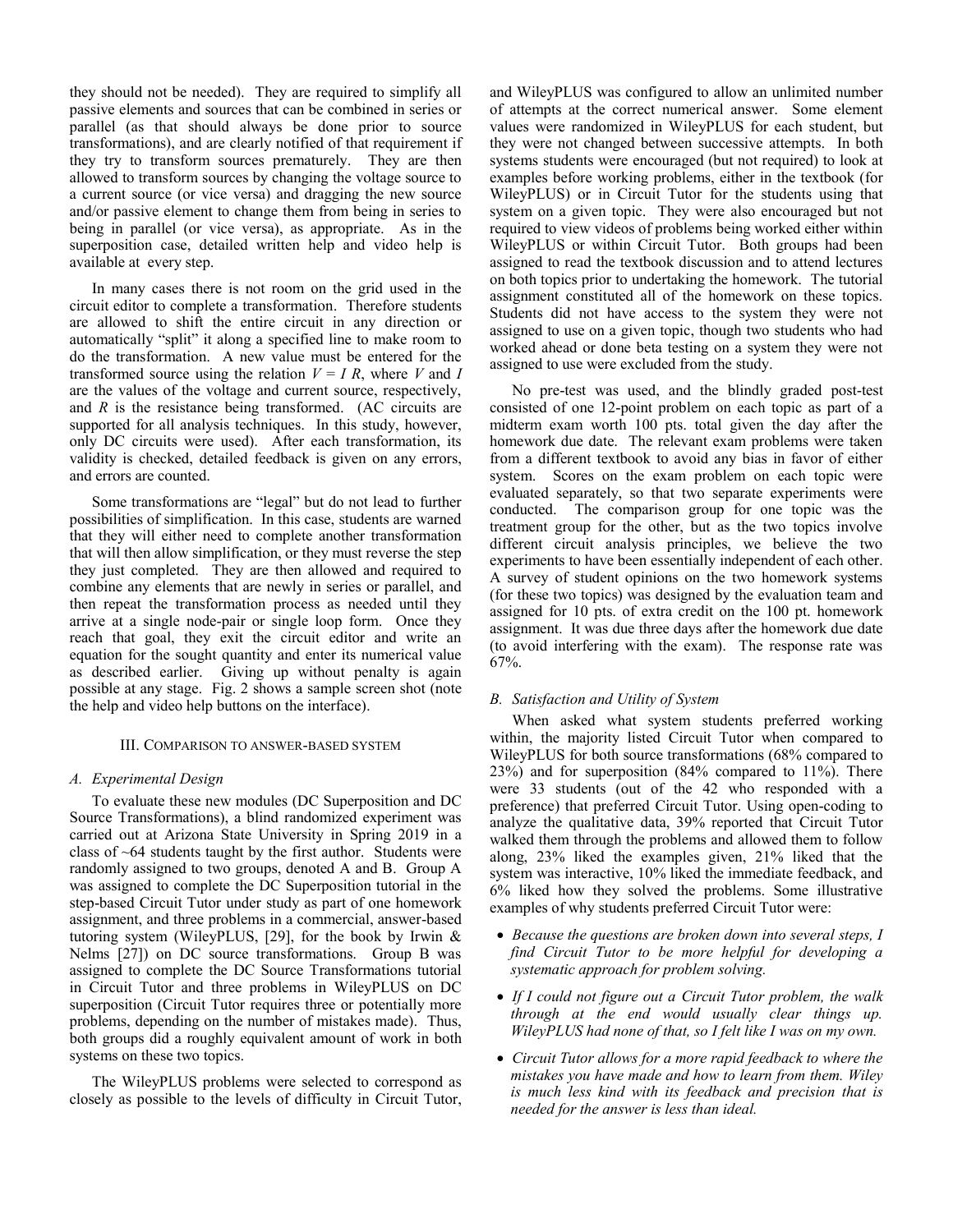- *Circuit Tutor gives me better results in terms of information retention due to its educational game-like format.*
- *I enjoyed Circuit Tutor because it is interactive and forces you to visualize the concepts as you modify the circuit and solve the problem, which aides [sic] in overall comprehension and understanding.*

For those who preferred WileyPLUS (*N*=9), open-coding the qualitative responses revealed that 67% said it was because they could make more mistakes, 22% said that they liked working the problems by hand, and one person (11%) said that it was easier to navigate. Some illustrative examples include:

- *I preferred WileyPLUS because I prefer to work out the circuit by hand. I find myself making mistakes on paper that I can easily erase and correct, but when I make them on Circuit Tutor I have to start a new problem when this happens. Writing things down also helps me remember how to do things better in the future, and when I do them on Circuit Tutor I have difficulty remembering what I did when I advance to a new problem.*
- *I preferred WileyPLUS because I was allowed to make mistakes without being penalized and having to start over.*

## *C. Impact of the System on Student Learning*

Sixty-two students were randomly assigned to one of two treatment groups (see Table I below). The results indicate that there were some statistically significant differences in the superposition homework completion rates  $[t(62)=2.10, p=0.04]$ such that there were higher mean completion rates in Group A students using Circuit Tutor (*M*=0.94) compared to Group B students using WileyPLUS (*M*=0.75). There were marginally significant differences in the source transformation homework completion rates  $\lceil t(62)=1.83, p=0.07 \rceil$  such that there were higher mean completion rates in Group A students using WileyPLUS (*M*=0.88) compared to Group B students using Circuit Tutor (*M*=0.69).

Furthermore, findings indicate that there were no significant differences in the superposition homework scores regardless of the platform. There were, however, differences in source transformation homework scores [*t*(54)=2.65, *p*=.01] such that there were higher scores in Group A students using WileyPLUS (*M*=31.43) compared to Group B students using Circuit Tutor (*M*=23.96). Lastly, there were no significant differences on the post-test exam item scores between groups.

#### IV. CONCLUSIONS

We have extended a step-based tutoring system to cover

topics that involve an intricate sequence of steps including multiple edits to a circuit diagram and ultimately writing equations for it. Detailed feedback is provided to students at each step so that they do not waste time continuing to analyze a circuit after making a fatal error in prior stages. Automated problem and solution generation is employed to provide each student with an unlimited supply of both problems and fully worked and explained examples. The system provides that no two students get the same problems, to discourage copying or cheating. The step-based approach also ensures that students actually use the specified problem-solving approach, which is often not guaranteed in answer-based systems.

The new system is at least as effective as a mature commercial system in terms of post-test scores (based on the limited evaluation used here), and is strongly preferred over the commercial system by students for both of the new tutorials. A more comprehensive post-test might provide a better evaluation, and the system can very likely be improved in future work. The source transformations tutorial, in particular, was completed only on the day it was assigned, so is far from fully developed or mature.

Some possible improvements would be as follows, at least some of which are planned to be implemented or tested: 1) Give more detailed explanations of why the system chooses the steps it does when doing examples, especially in source transformations (students have requested this); 2) provide introductory, interactive tutorials on both topics including multiple choice questions; 3) incorporate qualitative questions and/or requests for students to summarize the procedures they are learning during the tutorials; 4) provide a "transcript" of student work during the tutorial showing their correct and incorrect responses, for use in studying (and possibly for educational research); 5) illustrate practical applications of the material being studied to improve motivation; 6) incorporate some of the "desirable learning difficulties" discussed, e.g., by R. Bjork and co-workers [30-32], such as spacing (requiring different levels of a tutorial to be completed days apart, not all together), interleaving (mixing content on two different analysis techniques rather than presenting them in sequence), and pre-testing; 7) adaptively adjust the number and/or types of required problems based on evaluation of student performance; and 8) provide an instructor dashboard showing student performance and typical errors so in-class instruction can be adjusted. For source transformations, we might also develop an exercise in which students only identify possible and/or useful transformations without actually carrying them out.

Similar modules to derive Thévenin and Norton equivalent circuits and to solve transient problems are in development.

| TABLE I. SUMMARY OF RANDOMIZED, BLIND EXPERIMENT COMPARING THE TWO TUTORIAL SYSTEMS. |                      |              |                              |                     |
|--------------------------------------------------------------------------------------|----------------------|--------------|------------------------------|---------------------|
|                                                                                      | <b>Superposition</b> |              | <b>Source Transformation</b> |                     |
|                                                                                      | Circuit Tutor        | WileyPLUS    | Circuit Tutor                | WileyPLUS           |
| Group                                                                                | $A(N=32)$            | $B(N=32)$    | $B(N=32)$                    | A $(N=32)$          |
| HW Completion Rates                                                                  | $94\%*$              | 75%          | 69%                          | $88\%$ <sup>†</sup> |
| $HW$ Score (0 to 33)                                                                 | 29.22 (9.52)         | 30.86 (5.32) | 23.96 (14.06)                | $31.43(4.93)*$      |
| Midterm Exam Item Score (0 to 12)                                                    | 6.59(4.49)           | 6.29(2.80)   | 6.71(4.58)                   | 5.91(2.41)          |

Note:  $\frac{1}{2}p < 0.10$ ;  $\frac{k}{p} < 0.05$ . Values in parentheses are standard deviations.